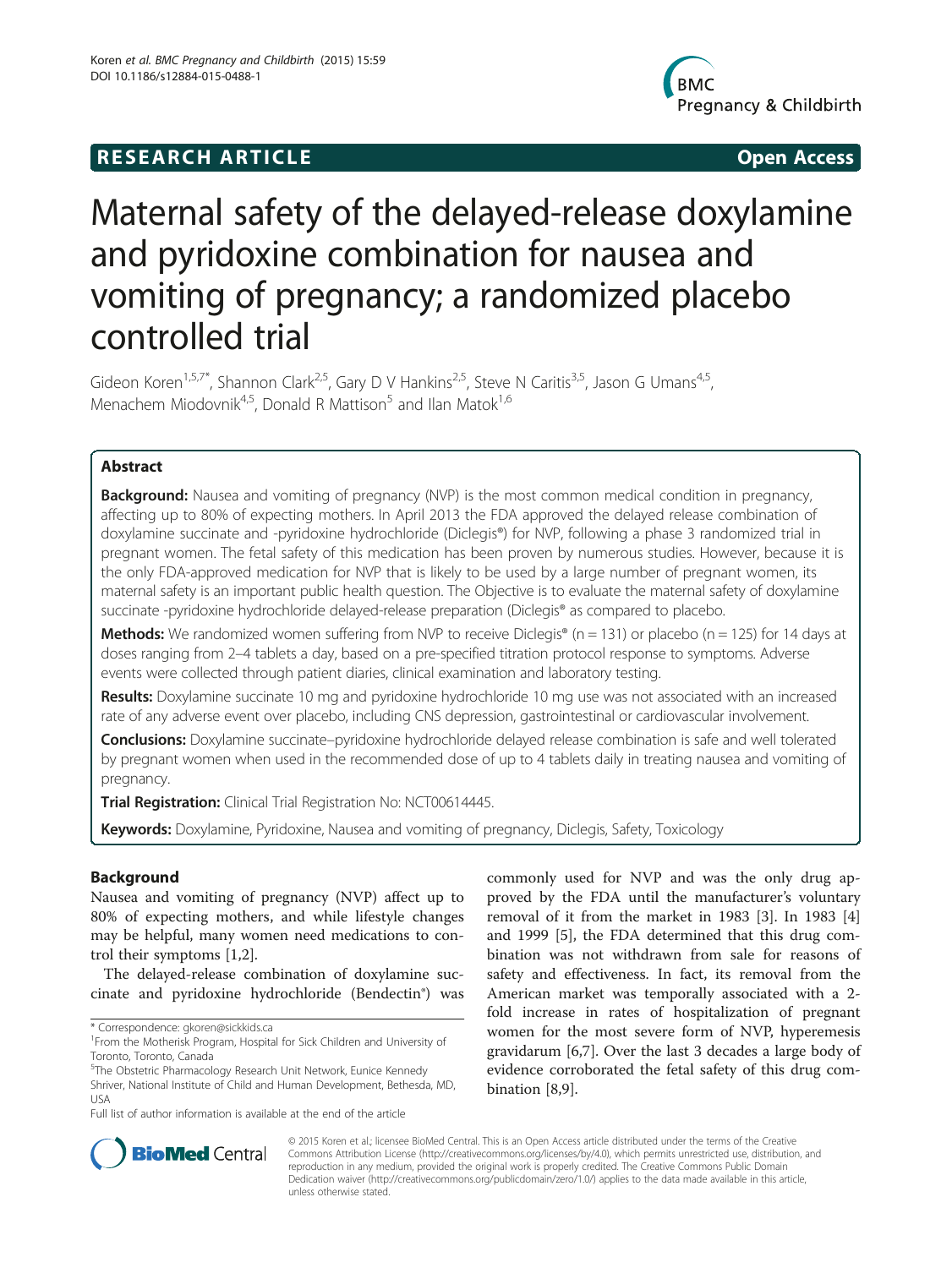<span id="page-1-0"></span>The rationale for the delayed-release characteristics of this combination is to allow women to take it before bedtime, when symptoms of NVP tend to be minimal, in order to counteract the increased symptoms more commonly experienced in the morning hours [[10,11\]](#page-5-0). In April 2013, the FDA approved the sale of Diclegis<sup>®</sup>, an identical combination to the original Bendectin® and its Canadian equivalent Diclectin®, after a randomized blinded placebo- controlled trial [[12\]](#page-5-0). The fetal safety of this medication has been proven by numerous studies. However, since it is the only FDA-approved medication for NVP, it is likely to be used by a large number of pregnant women, confirming maternal safety is an important public health question.

The objective of this study was to evaluate the maternal safety of Diclegis® in treating NVP compared to placebo.

#### Methods

This is a secondary analysis of a double-blind, randomized, multicenter, placebo-controlled study of the delayedrelease combination of doxylamine succinate (10 mg) and pyridoxine hydrochloride (10 mg) (Diclegis®) in the treatment of NVP [\[12\]](#page-5-0). The study was approved by the IRB of the University of Texas, Galveston, University of Pittsburg and Georgetown University. The subjects were pregnant, at least 18 years of age, in the gestational age range of 7– 14 weeks, suffering from NVP, had a PUQE score  $\geq 6$ ) [[13](#page-5-0)-[15\]](#page-5-0), and had not responded to conservative management consisting of dietary/lifestyle advice [\[16\]](#page-5-0). Women treated by other antiemetics, suffering from chronic medical conditions, or those who could not communicate in either English or Spanish, were excluded. After physical examination and laboratory tests (hemoglobin and blood count, liver function tests, electrolytes, amylase), and after confirming in utero singleton pregnancies by ultrasound, women were randomized, using a computerized program, to receive Diclegis® (doxylamine succinate 10 mg and pyridoxine hydrochloride 10 mg) or placebo of similar look. Two tablets of study drug (Diclegis® or placebo) were administered at bedtime on Day 1. If symptoms of nausea and vomiting persisted into the afternoon hours of Day 2 (i.e., PUQE Score above 3), the subject was directed to take her usual dose of 2 tablets at bedtime and an additional tablet the next morning on Day 3. Based upon assessment in the clinic on Day  $4 (+/-1$  day), the subject might have been directed to take an additional 4th tablet mid-afternoon to control evening symptoms. The minimum assigned study medication was 2 tablets daily at bedtime, increasing when indicated to the maximal dosage of 4 tablets per day according to the timing, duration, severity, and frequency of the symptoms experienced by the subject. The study had a 15 day period consisting of 14 dosing days. Telephone contact was made on day 2, 6, 12, and 14 in order to assess subject diary information, adverse events (AEs), concomitant medications, and compliance with the study medication. Patients returned to the clinic in the morning prior to their morning dose on Day 4 (+/− 1 day), Day 8 (+/− 1 day), and on Day 15 (+/− 1 day; end of study visit) to collect diary report and complete all study related data.

Subjects completed the Pregnancy-Unique Quantification of Emesis (PUQE) score and the study diary (once

# Table 1 Comparison of demographic and medical characteristics of the two study groups in the ITT population

|                                            | <b>Diclegis</b><br>(n-131) | Placebo<br>$(n = 125)$ | P-value |
|--------------------------------------------|----------------------------|------------------------|---------|
| <b>Ethnicity:</b>                          |                            |                        | 0.48    |
| Hispanic or Latino                         | 53 (40.5%)                 | 56 (44.8%)             |         |
| Not Hispanic or Latino                     | 78 (59.5%)                 | 69 (55.2%)             |         |
| Race:                                      |                            |                        | 0.59    |
| Asian                                      | 2(1.5%)                    | $1(0.8\%)$             |         |
| Black or African American                  | 49 (37.4%)                 | 48 (38.4%)             |         |
| White or Caucasian                         | 80 (61.1%)                 | 73 (58.4%)             |         |
| Unknown                                    |                            | 3(2.4%)                |         |
| Previous Pregnancy                         | 101 (77.1%)                | 94 (75.2%)             | 0.64    |
| Smoking during pregnancy                   | 17 (13.0%)                 | 16 (12.8%)             | 0.97    |
| Maternal Age (yr)                          | $25.9 \pm 6$               | $25.0 \pm 5.7$         | 0.23    |
| Weight (kg)                                | 74.10 ± 22.30              | $75.91 \pm 22.19$      | 0.50    |
| (lbs)                                      | $163.35 \pm 49.17$         | $167.34 \pm 48.91$     | 0.50    |
| BMI ( $kg/m2$ ):                           |                            |                        | 0.42    |
| Underweight                                | 5(3.8%)                    | 4 (3.2%)               |         |
| Normal                                     | 39 (29.8%)                 | 38 (30.4%)             |         |
| Overweight                                 | 31 (23.7%)                 | 40 (32.0%)             |         |
| Obese                                      | 55 (42.0%)                 | 42 (33.6%)             |         |
| BMI (kg/m <sup>2</sup> )                   |                            |                        | 0.95    |
| Mean $\pm$ SD                              | $28.77 \pm 7.60$           | $29.67 \pm 11.20$      |         |
| Median                                     | 27.97                      | 26.83                  |         |
| Gestational age at start of<br>NVP (weeks) |                            |                        | 0.90    |
| Mean $\pm$ SD                              | $5.5 \pm 1.8$              | $5.4 \pm 1.7$          |         |
| Gestational age at enrollment<br>(weeks)   |                            |                        | 0.75    |
| Mean $\pm$ SD                              | $9.3 \pm 2.0$              | $9.3 \pm 1.8$          |         |
| PUOE score at Enrollment                   |                            |                        | 0.44    |
| Mean $\pm$ SD                              | $9.0 \pm 2.1$              | $8.8 \pm 2.1$          |         |
| Median                                     | 9.0                        | 8.0                    |         |
| Global Assessment of<br>Well Being         |                            |                        |         |
| $Mean \pm SD$                              | $5.0 \pm 2.3$              | $5.4 \pm 2.2$          |         |
| Median                                     | 5.0                        | 5.0                    |         |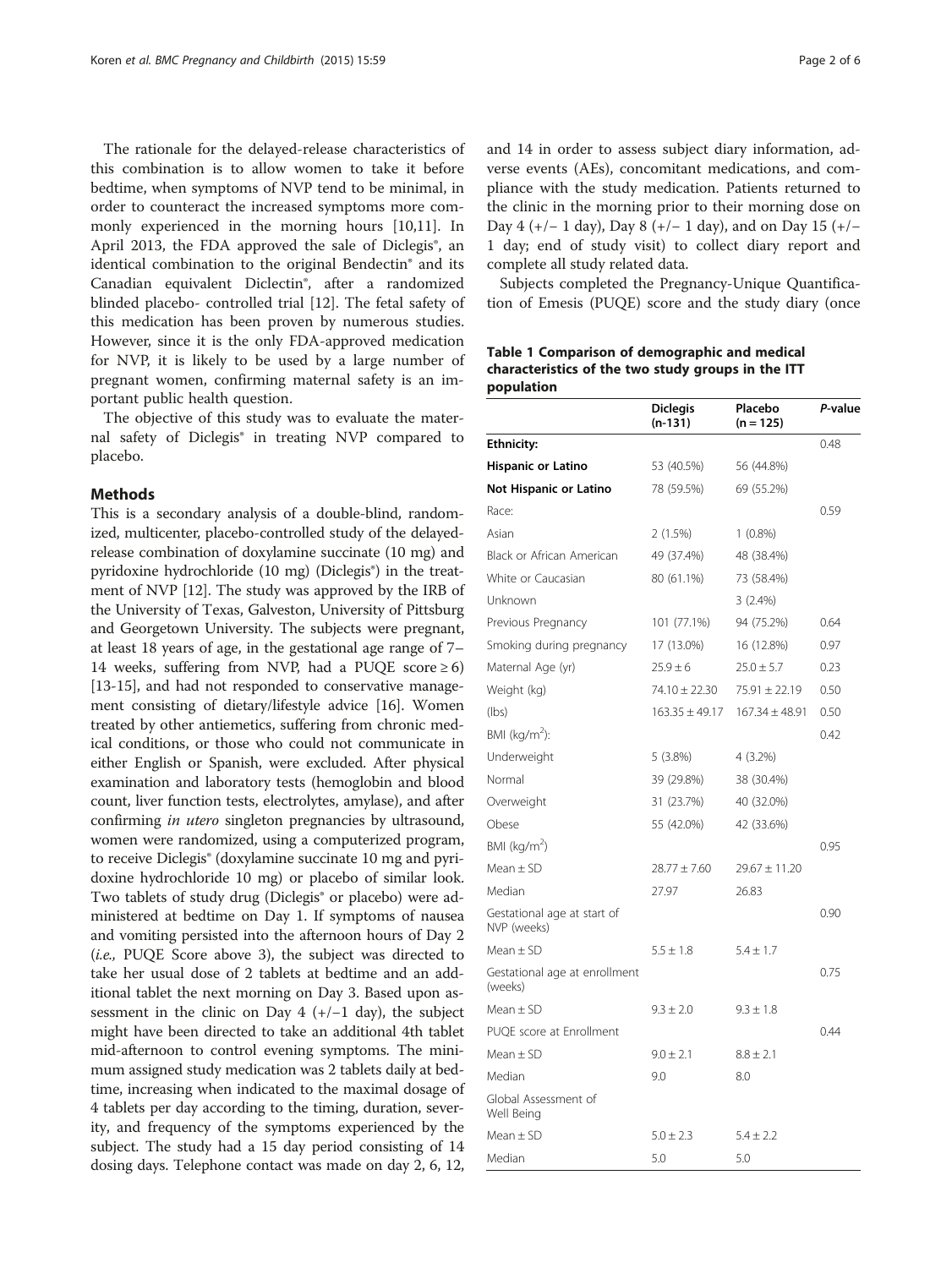daily every morning prior to study dose at approximately the same time each day). They also completed the Global Assessment of Well Being scale of the PUQE on Days 1, 8, and 14 at the same time the PUQE score was completed.

Adverse events and concomitant medications were recorded at all visits and follow-up phone calls. An additional follow-up phone call was conducted 30 days after last dosing to capture serious adverse events for patients completing the treatment period or early termination.

The results of the effectiveness of the drug in this trial have been previously published [[12](#page-5-0)].

The frequency and severity of all AEs were tabulated by treatment group, system organ class, preferred term severity, and relationship to study drug. In addition, laboratory tests were conducted on Days 1 and 15  $(\pm 1 \text{ day})$ .

Adverse events (AEs) experienced by the subjects that occurred on or after Day 1 (after the patient signed the informed consent form) through Day 15, were compared between groups using Pearson's Chi-square test or Fisher's exact test if more appropriate. The available sample size has 80% power to show a doubling in CNS depression with alpha of 5%.

### Results

Two hundred and eighty-three pregnant women experiencing NVP were enrolled and randomized. After written informed consent nine subjects randomized to Diclegis® (6.4%) and 18 randomized to Placebo (12.9%) withdrew consent. Therefore, 131 women in Diclegis® treated group and 125 receiving placebo were analyzed. The two groups did not differ in any demographic or medical characteristics (Table [1\)](#page-1-0).

The use of Diclegis® was not associated with an overall increased rate of adverse effects as compared to the Placebo group (Table 2). Of particular interest, the active drug was not associated with increased rates of symptoms known to be associated with antihistamines, such as sedation, symptoms of CNS depression and gastro-intestinal or anticholinergic symptoms (Table [3](#page-3-0)). Diclegis<sup>®</sup> was also not associated with either more frequently occurring adverse events (Table [4](#page-3-0)), or with an increase in Treatment Emergent Adverse Events (TEAEs) -as defined by the investigators, blinded to study drug allocation (Table [5](#page-4-0)). TEAEs were defined as any adverse event that emerged after the treatment (either the drug or the placebo) were commenced.

# Discussion

The randomized trial described herein has previously shown the superiority of Diclegis® over placebo in treating the symptoms of NVP in American women managed in 3 academic centers [[12\]](#page-5-0).

In Canada, the doxylamine succinate-pyridoxine hydrochloride combination (Diclectin®) has been available since 1979 [\[17\]](#page-5-0), with a large number of studies corroborating the initial FDA evaluation of its efficacy and safety [[18](#page-5-0)-[20\]](#page-5-0). The present study had a placebo arm, as

#### Table 2 Overall summary of tolerability/adverse events for ITT-S subjects

Treatment group Diclegis  $(N = 131)$ Placebo  $(N = 127)$ P-value<sup>1</sup> Measure of tolerability Number of Subjects with at least one treatment-emergent AE 74 (56.5%) 65 (51.2%) 65 (51.2%) 0.393 Number of Subjects with a serious treatment-emergent AE 4 (3.1%) 4 (3.1%) 4 (3.1%) 4 (3.1%) Number of Subjects with at least one Related AE 40 (30.5%) 32 (25.2%) 32 (25.2%) 0.339 Number of Subjects discontinuing study drug due to AE 6 (4.6%) 4 (3.1%) 4 (3.1%) 4 (3.1%) Number of deaths  $\hphantom{00}0$   $\hphantom{00}0$   $\hphantom{00}$ Overall treatment0emergent AEs Number of Subjects with at least one Mild AE 62 (47.3%) 59 (46.5%) 59 (46.5%) 0.221 Number of Subjects with at least one Moderate AE 5 (3.8%) 1 (0.8%) 1 (0.8%) 0.215<sup>2</sup> Number of Subjects with at least one Severe AE 7 (5.3%) 5 (3.9%) 5 (3.9%) 0.711 Number of Subjects with Unrelated AE 34 (26.0%) 33 (26.0%) 33 (26.0%) 33 (26.0%) Number of Subjects with at least one Possibly Related AE 24 (18.3%) 23 (18.1%) 0.714 Number of Subjects with at least one Probably Related AE 13 (9.9%) 8 (6.3%) 8 (6.3%) 0.388 Number of Subjects with at least on Definitely Related AE 3 (2.3% 1 (0.8%) 0.623<sup>2</sup>

<sup>1</sup>The p-value for comparing Treatment groups uses Chi-square test method.

<sup>2</sup>P-value is calculated using Fisher's exact test method.

Related category includes Possible, Probable, and Definite relationships. Unrelated category includes unlikely and not related.

Subjects reporting more than one AE will only be counted under the strongest relationship and/or severity.

Mild: asymptomatic or mild symptoms, intervention not needed; Moderate: minimal, local or non invasive intervention indicated; Severe: medically significant.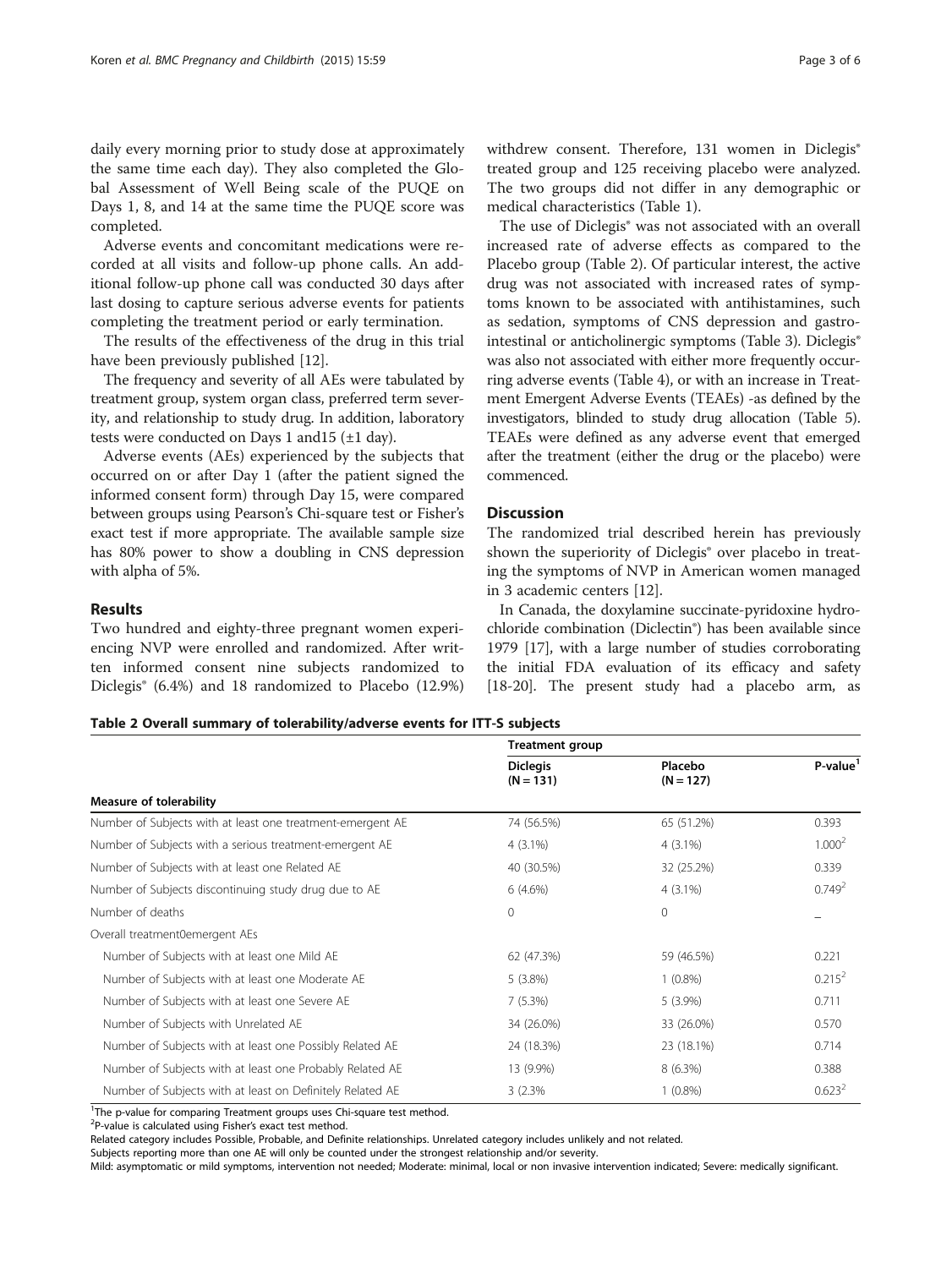<span id="page-3-0"></span>

| Table 3 Treatment Emergent Adverse Events (TEAEs) in |  |
|------------------------------------------------------|--|
| the study for ITT-S subjects                         |  |

|                                            | <b>Treatment group</b>         |                        |                    |
|--------------------------------------------|--------------------------------|------------------------|--------------------|
| System Organ Class (SOC)<br>preferred term | <b>Diclegis</b><br>$(N = 131)$ | Placebo<br>$(N = 127)$ | $P-value1$         |
| # of Subjects with at least one TEAE       | 74 (56.5%)                     | 65 (51.2%)             | 0.39               |
| Cardiac disorders                          | $1(0.8\%)$                     | $1(0.8\%)$             | 1.000 <sup>2</sup> |
| Palpitations                               | $1(0.8\%)$                     | $1(0.8\%)$             | 1.000 <sup>2</sup> |
| Eye disorders                              | $1(0.8\%)$                     | 0                      | 1.000 <sup>2</sup> |
| Dry eye                                    | $1(0.8\%)$                     | 0                      | 1.000 <sup>2</sup> |
| Gastrointestinal disorders                 | 23 (17.6%)                     | 22 (17.3%)             | 0.960              |
| Constipation                               | 2(1.5%)                        | 2(1.6%)                | 1.000 <sup>2</sup> |
| Dry mouth                                  | 4 (3.1%)                       | $1(0.8\%)$             | 0.370 <sup>2</sup> |
| Haematemesis                               | 0                              | $1(0.8\%)$             | 0.492 <sup>2</sup> |
| Feeling jittery                            | $1(0.8\%)$                     | 0                      | 1.000 <sup>2</sup> |
| <b>Laboratory Investigations</b>           | 7(5.3%)                        | 6 (4.7%)               | 0.820              |
| Alanine aminotransferase increased         | $\Omega$                       | $1(0.8\%)$             | 0.492 <sup>2</sup> |
| Aspartate aminotransferase increased       | 0                              |                        |                    |
| Blood albumin decreased                    | $1(0.8\%)$                     | 0                      | 1.000 <sup>2</sup> |
| Blood amylase increased                    | 2(1.5%)                        | $2(1.6\%)$             | 1.000 <sup>2</sup> |
| Blood chloride decreased                   | 0                              | $1(0.8\%)$             | 0.492 <sup>2</sup> |
| Blood creatinine increased                 | $1(0.8\%)$                     | $1(0.8\%)$             | 1.000 <sup>2</sup> |
| Blood lactate dehydrogenase<br>increased   | $1(0.8\%)$                     | 0                      | 1.000 <sup>2</sup> |
| Blood sodium decreased                     | 0                              | $1(0.8\%)$             | 0.492 <sup>2</sup> |
| Blood triglycerides increased              |                                | $1(0.8\%)$             | 0                  |
| Gamma-glutamyltransferase<br>increased     | $1(0.8\%)$                     | $1(0.8\%)$             | 1.000 <sup>2</sup> |
| Heart rate increased                       | $\Omega$                       | $1(0.8\%)$             | 0.492 <sup>2</sup> |
| Platelet count decreased                   | $1(0.8\%)$                     | 0                      | 1.000 <sup>2</sup> |
| Nervous system disorders                   | 42 (32.1%)                     | 37 (29.1%)             | 0.610              |
| <b>Dizziness</b>                           | 8 (6.1%)                       | 8 (6.3%)               | 0.949              |
| Headache                                   | 17 (13.0%)                     | 20 (15.7%)             | 0.526              |
| Loss of consciousness                      | 0                              | $1(0.8\%)$             | 0.492 <sup>2</sup> |
| Poor quality sleep                         | $1(0.8\%)$                     | 0                      | 1.000 <sup>2</sup> |
| Somnolence                                 | 19 (14.5%)                     | 15 (11.8%)             | 0.523              |
| Syncope                                    | $1(0.8\%)$                     | $1(0.8\%)$             | 1.000 <sup>2</sup> |
| Fatigue                                    | $9(6.9\%)$                     | 8 (6.3%)               | 0.853              |

<sup>1</sup>The p-value for comparing Treatment groups uses Chi-square test method. <sup>2</sup>P-value is calculated using Fisher's exact test method.

At each level of summarization (SOC/preferred term), subjects reporting more than one AE will only be counted once.

symptoms of NVP tend to subside spontaneously in most women by the end of the first trimester [\[1](#page-5-0)]. In addition, when considering maternal safety associated with the first trimester of pregnancy, symptoms such as fatigue, tendency to sleep and dehydration, may be erroneously attributed to the drug, rather than to both pregnancy and NVP.

| Table 4 Most frequently occurring Treatment Emergent   |  |  |  |
|--------------------------------------------------------|--|--|--|
| Adverse Events (TEAEs) in the study for ITT-S subjects |  |  |  |

|                                              | <b>Treatment group</b>         |                        |                      |
|----------------------------------------------|--------------------------------|------------------------|----------------------|
| System Organ Class (SOC)<br>preferred term   | <b>Diclegis</b><br>$(N = 131)$ | Placebo<br>$(N = 127)$ | P-value <sup>1</sup> |
| # of Subjects with at least one TEAE         | 74 (56.5%)                     | 65 (51.2%)             | 0.393                |
| Gastrointestinal disorders                   | 23 (17.6%)                     | 22 (17.3%)             | 0.960                |
| Abdominal pain                               | $5(3.8\%)$                     | 8(6.3%)                | 0.362                |
| General disorders and<br>administration site | 13 (9.9%)                      | 12 (9.4%)              | 0.897                |
| Conditions                                   |                                |                        |                      |
| Fatigue                                      | $9(6.9\%)$                     | 8(6.3%)                | 0.949                |
| Musculoskeletal and<br>connective tissue     | 11 (8.4%)                      | $4(3.1\%)$             | 0.072                |
| Disorders                                    |                                |                        |                      |
| Back pain                                    | 7(5.3%)                        | $4(3.1\%)$             | 0.383                |
| Nervous system disorders                     | 42 (32.1%)                     | 37 (29.1%)             | 0.610                |
| <b>Dizziness</b>                             | $8(6.1\%)$                     | 8(6.3%)                | 0.949                |
| Headache                                     | 17 (13.0%)                     | 20 (15.7%)             | 0.526                |
| Somnolence                                   | 19 (14.5%)                     | 15 (11.8%)             | 0.523                |

<sup>1</sup>The p-value for comparing Treatment groups uses Chi-square test method. TEAEs that are considered most frequently occurring include the events (in preferred terms) reported by at least 5% of subjects in any of the treatment groups.

At each level of summarization (SOC/preferred term), subjects reporting more than one AE will only be counted once.

The use of Diclegis<sup>®</sup> was not associated with an increased risk of any adverse effects when compared to placebo, lending important reassurance to its use by large numbers of pregnant women.

It may be puzzling, however, how symptoms of CNS depression, so typical of the sedating antihistamines, were more prevalent in the active arm of the study. The answer may lie in the demographics of the study population as presented in Table [1.](#page-1-0)

The mean weight of the women in the study was 75 kg (165 lb), rendering 24% of them overweight and 42% obese. When the original Bendectin® studies were conducted the mean weight of participating women was 20 kg lower on average. As a result we might hypothesize that the relatively lower weight-adjusted dose given to our mostly overweight and obese study participants could have mitigated adverse drug effects.

A previous study determined the incidence of adverse maternal effects among 225 women taking Diclectin® at the recommended  $(n = 123)$  or higher than recommended  $(n = 102)$  doses [\[21](#page-5-0)]. One-third  $(33.6%)$  of those women reported having adverse CNS effects (sleepiness, tiredness, and/or drowsiness) temporally related to the medication, a rate very similar to the present study (28.3%). In that study there was no association between the dose per kg and rates of reported maternal adverse effects with doses ranging from 0.1 mg/kg to 2.0 mg/kg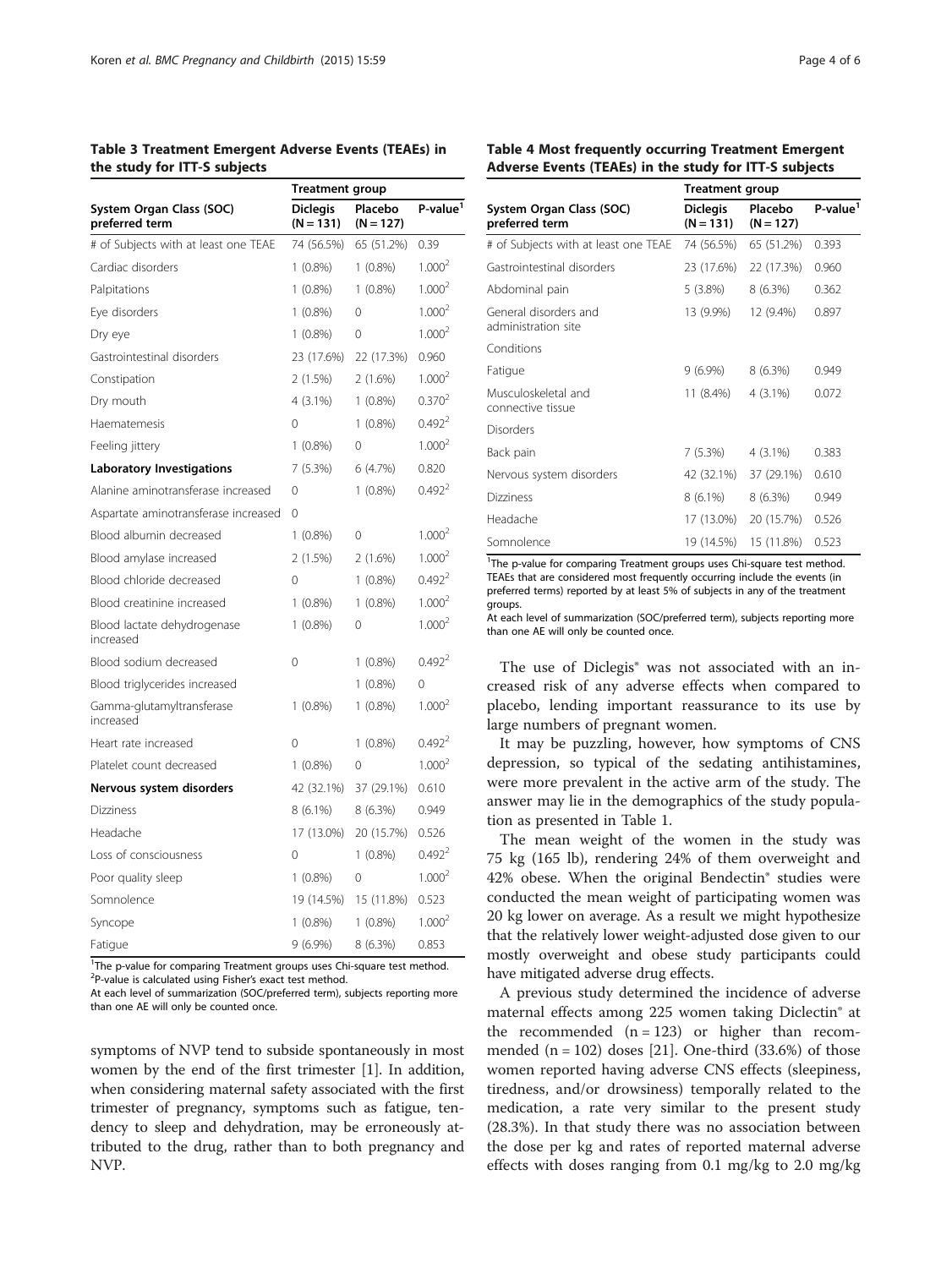|                                         | <b>Treatment group</b> |                  |                     |                |  |
|-----------------------------------------|------------------------|------------------|---------------------|----------------|--|
|                                         | Diclegis $(N = 131)$   |                  | Placebo $(N = 127)$ |                |  |
| System Organ Class (SOC) preferred term | Related                | <b>Unrelated</b> | Related             | Unrelated      |  |
| # of Subjects with at least one         | 40 (30.5%)             | 34 (26.0%)       | 32 (25.2%)          | 33 (26.0%)     |  |
| TEAE in the study                       |                        |                  |                     |                |  |
| Cardiac disorders                       | $1(0.8\%)$             | $\mathbf 0$      | $\mathbf{O}$        | $1(0.8\%)$     |  |
| Palpitations                            | $1(0.8\%)$             | $\mathbf 0$      | 0                   | $1(0.8\%)$     |  |
| Eye disorders                           | $\mathbf 0$            | $1(0.8\%)$       | $\mathbf 0$         | 0              |  |
| Dry eye                                 | $\mathbf 0$            | $1(0.8\%)$       | $\mathbf 0$         | $\overline{0}$ |  |
| Gastrointestinal disorders              | $8(6.1\%)$             | 15 (11.5%)       | 8 (6.3%)            | 14 (11.0%)     |  |
| Abdominal pain                          | $1(0.8\%)$             | $4(3.1\%)$       | 3(2.4%)             | $5(3.9\%)$     |  |
| Abdominal pain upper                    | $\mathbf 0$            | 3(2.3%)          | $2(1.6\%)$          | $3(2.4\%)$     |  |
| Constipation                            | $1(0.8\%)$             | $1(0.8\%)$       | $1(0.8\%)$          | $1(0.8\%)$     |  |
| Diarrhea                                | 2(1.5%)                | 2(1.5%)          | $1(0.8\%)$          | $1(0.8\%)$     |  |
| Dry mouth                               | $4(3.1\%)$             | $\mathbf 0$      | $1(0.8\%)$          | $\mathbf 0$    |  |
| Dyspepsia                               | $1(0.8\%)$             | $4(3.1\%)$       | $1(0.8\%)$          | $1(0.8\%)$     |  |
| Flatulence                              | $\mathbf 0$            | $\mathbf 0$      | $\mathbf 0$         | $1(0.8\%)$     |  |
| Salivary hypersecretion                 | $\mathbf 0$            | $\mathbf 0$      | 0                   | $1(0.8\%)$     |  |
| General disorders and administration    | 7(5.3%)                | 6 (4.6%)         | 6 (4.7%)            | 6 (4.7%)       |  |
| Feeling jittery                         | $1(0.8\%)$             | $\mathbf 0$      | $\mathbf 0$         | $\mathbf 0$    |  |
| Nervous system disorders                | 33 (25.2%)             | $9(6.9\%)$       | 24 (18.9%)          | 13 (10.2%)     |  |
| <b>Dizziness</b>                        | $6(4.6\%)$             | 2(1.5%)          | 5 (3.9%)            | 3(2.4%)        |  |
| Headache                                | 8 (6.1%)               | $9(6.9\%)$       | 8 (6.3%)            | 12 (9.4%)      |  |
| Loss of consciousness                   | 0                      | $\overline{0}$   | $\mathbf 0$         | $1(0.8\%)$     |  |
| Poor quality sleep                      | 0                      | $1(0.8\%)$       | 0                   | $\mathbf{0}$   |  |
| Somnolence                              | 19 (14.5%)             | 0                | 15 (11.8%)          | $\mathbf 0$    |  |
| Syncope                                 | $1(0.8\%)$             | $\mathbf 0$      | $\mathbf{O}$        | $1(0.8\%)$     |  |
| Fatigue                                 | $6(4.6\%)$             | 3(2.3%)          | 5 (3.9%)            | $3(2.4\%)$     |  |

# <span id="page-4-0"></span>Table 5 Treatment Emergent Adverse Events (TEAEs) with respect to relationship to study drug- related vs. unrelated for ITT-S subjects

Related category includes Possible, Probable, and Definite relationships. Unrelated category includes unlikely and not related.

At each level of summarization (SOC/preferred term), subjects reporting more than on AE will only be counted once under the strongest relationship.

(1–12 tablets). In addition, the higher than standard dose of Diclectin®, when calculated per kg of body weight, did not affect either the incidence or severity of maternal adverse effects. Similarly, no excess was recorded for other typical adverse effects of antihistamine, such as those involved in low gastrointestinal motility or anticholinergic effects (e.g. dry mouth, dysrhythmia).

In a recent population- based Canadian study, pregnant women in the first trimester of pregnancy, when NVP and the use of Diclegis® is at its peak, did not have a higher risk of car crushes, whereas there was a 46% increased risk in the second trimester, when most morning sickness has subsided and the drug is not used [\[21](#page-5-0)]. This may serve as a population-based corroboration of the present results, showing that Diclegis® is not associated with measurable CNS depression.

### Conclusions

Based on this secondary analysis of results from a double blind placebo controlled trial, the pyridoxine-doxylamine combination appears to be safe to the pregnant woman suffering from NVP.

CTR No. NCT006 14445, 2007.

#### Competing interests

GK has served as a paid consultant of Duchesnay Inc. The study was sponsored by Duchesnay Inc., Blainville, Quebec.

#### Authors' contributions

GK: designed the study, analyzed and wrote the first draft. SC, GDV, SNC, JGU, MM: recruited and managed patients and participated in interpretation and writing. DRM: participated in interpretation and writing. IM: Analyzed the data, participated in interpretation and writing. All authors read and approved the final manuscript.